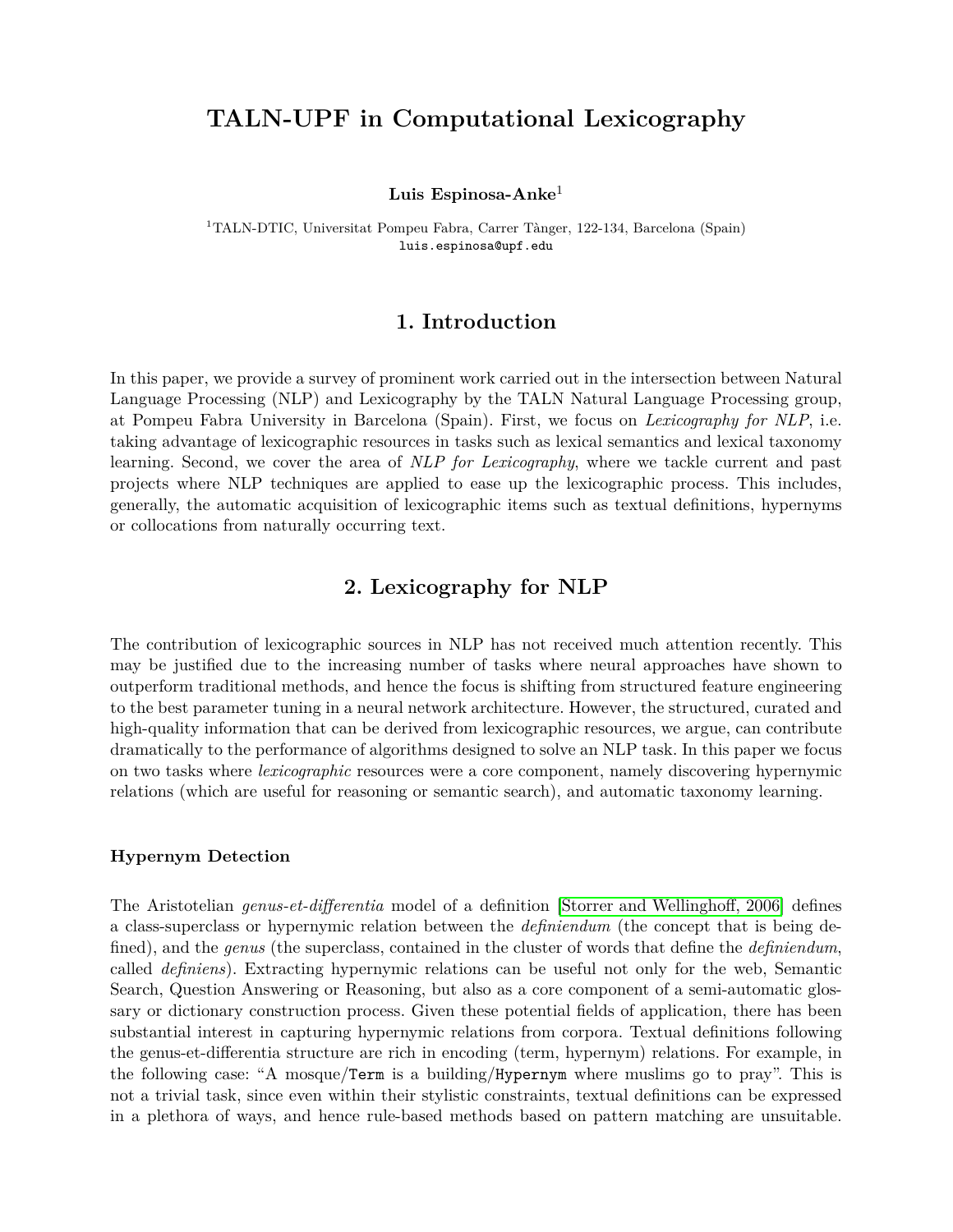We proposed a machine learning-based algorithm in [\[Espinosa-Anke et al., 2015a\]](#page-3-0), evaluated on a standard dataset for definition-level hypernym detection, the WCL dataset [\[Navigli et al., 2010\]](#page-4-1), a corpus of manually annotated Wikipedia definitions along with the term's hypernym. It outperformed the state of the art at the time [\[Navigli and Velardi, 2010,](#page-4-2)[Boella et al., 2014\]](#page-3-1), and proved the effectiveness of combining linguistically motivated features with machine learning approaches.

#### **Taxonomy Learning**

Another relevant project is *ExTaSem!* [\[Espinosa-Anke et al., 2016\]](#page-3-2), where we leverage the vast definitional information contained in BabelNet [\[Navigli and Ponzetto, 2010\]](#page-3-3) together with its integrated two-layered taxonomy [\[Flati et al., 2014\]](#page-3-4) to develop an algorithm for unsupervised domainspecific taxonomy learning. Our algorithm takes as input a list of terms in a given domain (e.g. Food, Equipment or Chemical), and returns a fully disambiguated lexical taxonomy (i.e. a directed acyclic graph where each node represents a concept and each edge, an is-a relation between them). It is trained on the WCL dataset, and with a set of features described and evaluated in [\[Espinosa-Anke et al., 2015b\]](#page-3-5), we trained a Conditional Random Fields [\[Lafferty et al., 2001\]](#page-3-6) sequential classifier which extracted thousands of (term, hypernym) pairs. After several steps which we do not detail due to space constraints, *ExTaSem!* produces a taxonomy with an extended vocabulary of several orders of magnitude larger than the original terminology, and disambiguates most of its nodes against BabelNet with high accuracy. Somewhat related is our follow-up project, *TaxoEmbed* (recently accepted as long paper in EMNLP 2016), which also takes advantage of definitional information in BabelNet, but this time indirectly, as definitions for BabelNet synsets provide key information for constructing *synset-level* vectors which we use in our experiments. We use vector space information to (1) cluster BabelNet synsets by *domain* (e.g. Music, Tranport and Travel or Sports); and (2) train an algorithm specific to these domains so that it is capable of reliably constructing a disambiguated lexical taxonomy in these domains. Our evaluation, which is carried out in Wikidata, shows that only with distributional and structural (i.e. definitional) information it is possible to rival the quality of hand-crafted Wikidata hypernymic relations.

### **3. NLP for Lexicography**

Contributions of NLP to Lexicography are usually better defined that vice versa, mostly because of the direct application of certain systems to easing up certain lexicographic tasks like finding suitable definitions or examples in corpora. In our group, we have focused in the last years mostly in two aspects: First, the automatic extraction of textual definitions from corpora, foreseeing an application in making it easier for lexicographers to build domain glossaries. Second, the automatic extraction, classification, correction and visualization of collocations.

#### **Definition Extraction**

In [\[Espinosa-Anke and Saggion, 2014\]](#page-3-7), we proposed a supervised machine learning approach to discover definitions from text. We set up our experiments so that we assessed the extent to which our algorithm was able to distinguish between a canonical textual definition (embodied as the first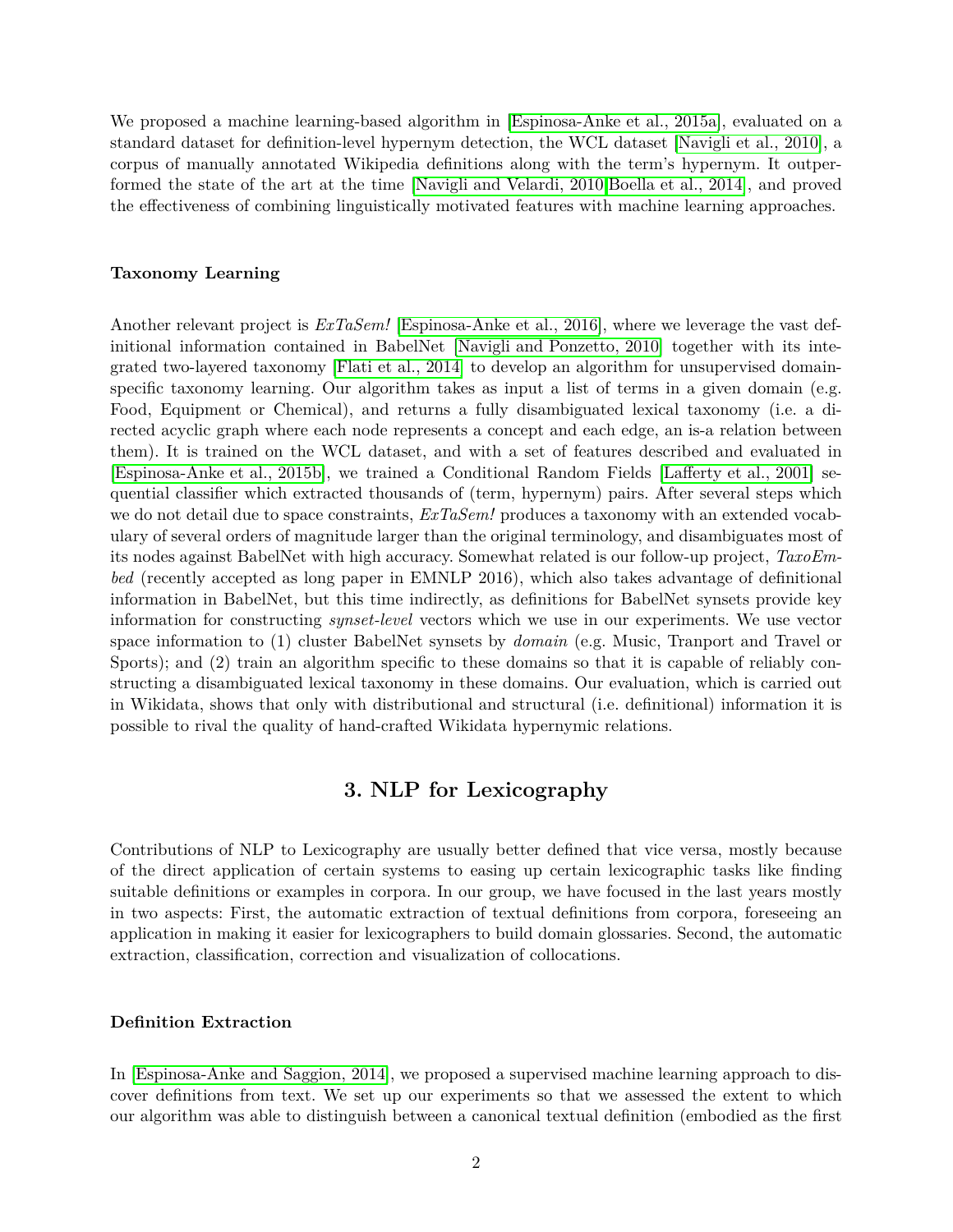sentence of randomly sampled Wikipedia articles), and distractors. These distractors are what the authors of the dataset [\[Navigli et al., 2010\]](#page-4-1) defined as "syntactically plausible false definitions". In our experiments, we showed that we were able to outperform the state of the art in this dataset [\[Navigli and Velardi, 2010,](#page-4-2)[Boella et al., 2014\]](#page-3-1) by combining linguistically motivated features stemming from the linguistic formalism of dependency grammar, and training with Support Vector Machines. Furthermore, we proposed an additional algorithm which incorporated features derived from *sense-level* word embeddings [\[Iacobacci et al., 2015\]](#page-3-8). We modelled each candidate definition as a graph, where each node represents a sense, and each edge is weighted according to the pair of nodes' cosine similarity according to their corresponding vectors [\[Espinosa-Anke et al., 2015\]](#page-3-9). Finally, we have also explored *semi-supervised* definition extraction systems, which are capable to adapting gradually to a target corpus. Our experiments are evaluated in [\[Espinosa-Anke et al., 2015b\]](#page-3-5), and released as open source software [Espinosa-Anke et al.,  $2016$  $2016$  $2016$ <sup>1</sup>.

#### **Collocation Processing**

Let us cover past and current projects involving collocation discovery. An ongoing project in which we are currently working is the extension of WordNet [\[Miller, 1995\]](#page-3-11) with collocational information, as described in the Meaning Text Theory [\[Mel'čuk, 1996\]](#page-3-12). Succintly, our goal is to, given the pair of synsets desire.n.01 and ardent.a.01, to encode a novel relation  $\frac{col:intense}{x}$  between them, where 'intense' is the *semantic category* denoting *intensification*, and  $x$  is the confidence score assigned by our algorithm. The derived resource, furthermore, can be used to *retrofit* any word embeddings model, strengthening the relation existing between collocation items. This can be useful for automatic collocation discovery or for offering alternative *collocates* (in our previous example, alternatives to *heavy*, if applicable) for a given *base* (in our example, *rain*). This work extends previous and successful approaches in collocation acquisition from text corpora, both unsupervised [\[Rodríguez-Fernández et al., 2016a\]](#page-4-3) and supervised [\[Rodríguez-Fernández et al., 2016b\]](#page-4-4).

Moreover, a recent paper published in the International Journal of Lexicography focuses on the automatic classification of collocations using machine learning techniques [\[Wanner et al., 2016\]](#page-4-5). In their work, Wanner et al. propose a combination of lexical, morphological and morphosyntactic features, where each collocation is modelled according to relevant ngrams it appears with, typical collocates, and typical syntactic relations between base and collocate according their syntactic dependencies. This is an extension of previous work carried out in these lines, e.g. [\[Wanner et al., 2006\]](#page-4-6).

In addition to automating the acquisition of collocation resources, another relevant line of research at TALN is automatic collocation error detection. As of today, we are exploring neural networks approaches which cast the task as a sequential labelling problem, tagging candidate text spans as correct or incorrect collocations. This, however, is still in an early stage, and thus we do not fully elaborate on this. Still, let us refer to the work by [\[Ferraro et al., 2014\]](#page-3-13), where collocation errors are tackled by considering the *association strength* (co-occurrence) of a base and its collocate, together with other criteria such as character bigrams (to study the overlap between correct and incorrect collocations). The authors also applied a *lexical context metric*, which takes into account the context in which a miscollocation occurs, much in the current line of distributional semantics, where words with similar meanings are expected to share similar contexts.

<span id="page-2-0"></span><sup>1</sup> https://bitbucket.org/luisespinosa/defext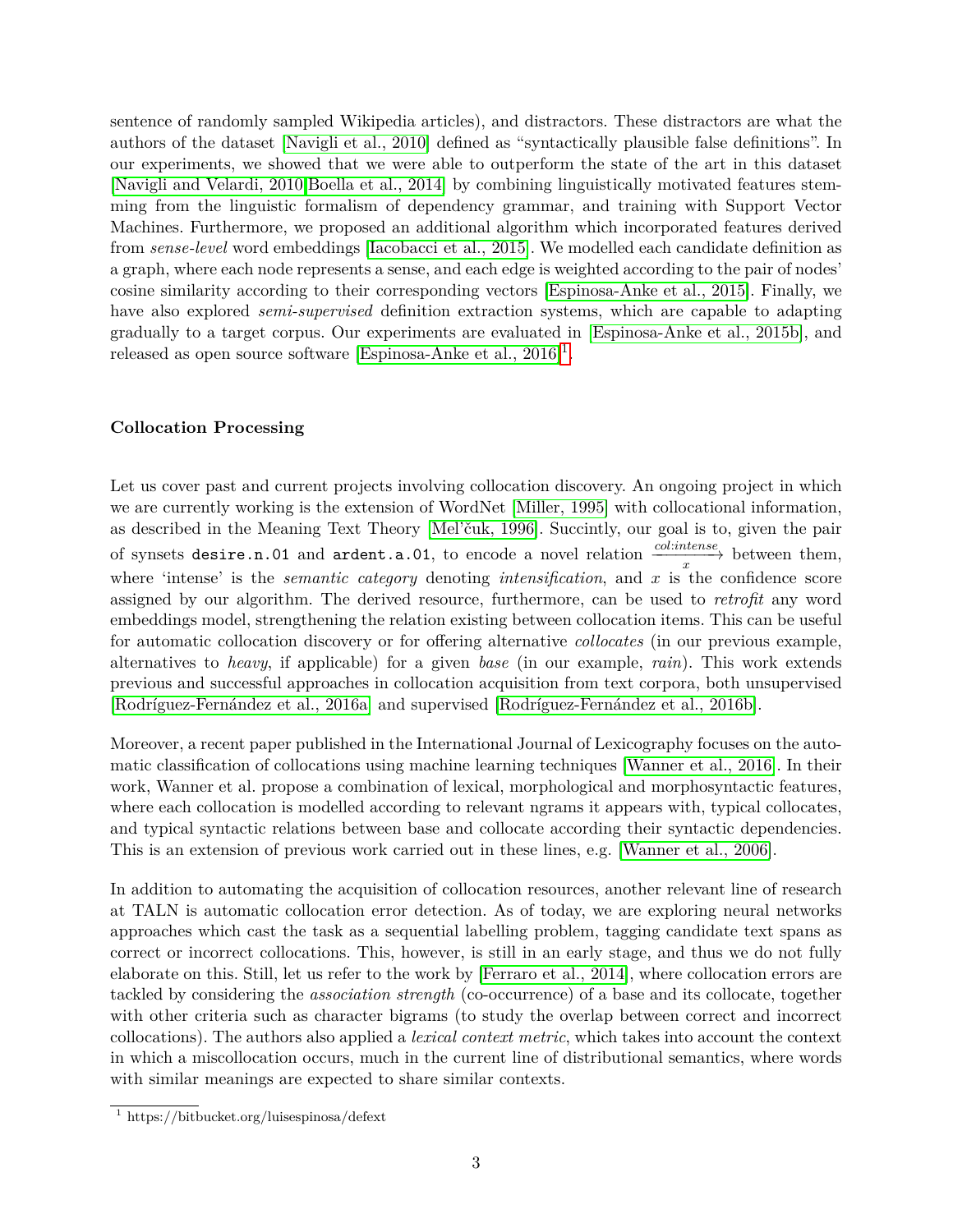The last project involving collocations we cover consists on the improvement of electronic collocation resources by enhancing them with visual analytics techniques [\[Carlini et al., 2015\]](#page-3-14). The authors show different ways to explore collocational resources. In their platform, for instance, it is possible to investigate the collocation space of a base (i.e. *rain* in *heavy rain*), or the collocation space of bases sharing collocates.

## **4. Conclusion**

We have provided a brief overview of some of the most prominent works carried out at the TALN research group in the intersection between lexicography and NLP. Today, with lexicographic sources being in many cases collective efforts, and in many cases compliant with Linguistic Linked Data standards, there is an increasing interest in taking advantage of the knowledge they encode for downstream applications in NLP and Artificial Intelligence. Conversely, these fields can contribute dramatically to the lexicographic process thanks to the availability of systems, for instance, capable of extracting and classifying definitions or collocations from corpora.

#### **References**

- <span id="page-3-1"></span>Boella et al., 2014. Boella, G., Di Caro, L., Ruggeri, A., and Robaldo, L. (2014). Learning from syntax generalizations for automatic semantic annotation. *Journal of Intelligent Information Systems*, pages 1–16.
- <span id="page-3-14"></span>Carlini et al., 2015. Carlini, R., Codina-Filbà, J., and Wanner, L. (2015). Improving the use of electronic collocation resources by visual analytics techniques. In *Proceedings of the eLex 2015 Conference*.
- <span id="page-3-10"></span>Espinosa-Anke et al., 2016. Espinosa-Anke, L., Carlini, R., Ronzano, F., and Saggion, H. (2016). Defext: A semi supervised definition extraction tool. In *Proceedings of GLOBALEX*, Portoroz, Slovenia.
- <span id="page-3-7"></span>Espinosa-Anke and Saggion, 2014. Espinosa-Anke, L. and Saggion, H. (2014). Applying dependency relations to definition extraction. In *Natural Language Processing and Information Systems*, pages 63–74. Springer.
- <span id="page-3-9"></span>Espinosa-Anke et al., 2015. Espinosa-Anke, L., Saggion, H., and Delli Bovi, C. (2015). Definition extraction using sense-based embeddings. In *Proceedings of the 2015 International Workshop on Embeddings and Semantics*, pages 10–15, Alicante, Spain.
- <span id="page-3-0"></span>Espinosa-Anke et al., 2015a. Espinosa-Anke, L., Saggion, H., and Ronzano, F. (2015a). Hypernym extraction: Combining machine learning and dependency grammar. In *CICLING 2015*, page To appear, Cairo, Egypt. Springer-Verlag.
- <span id="page-3-5"></span>Espinosa-Anke et al., 2015b. Espinosa-Anke, L., Saggion, H., and Ronzano, F. (2015b). Weakly supervised definition extraction. In *Proceedings of RANLP 2015*, pages 176–185.
- <span id="page-3-2"></span>Espinosa-Anke et al., 2016. Espinosa-Anke, L., Saggion, H., Ronzano, F., and Navigli, R. (2016). Extasem! extending, taxonomizing and semantifying domain terminologies. AAAI.
- <span id="page-3-13"></span>Ferraro et al., 2014. Ferraro, G., Nazar, R., Ramos, M. A., and Wanner, L. (2014). Towards advanced collocation error correction in spanish learner corpora. *Language Resources and Evaluation*, 48(1):45–64.
- <span id="page-3-4"></span>Flati et al., 2014. Flati, T., Vannella, D., Pasini, T., and Navigli, R. (2014). Two is bigger (and better) than one: the wikipedia bitaxonomy project. In *ACL*.
- <span id="page-3-8"></span>Iacobacci et al., 2015. Iacobacci, I., Pilehvar, M. T., and Navigli, R. (2015). SensEmbed: Learning sense embeddings for word and relational similarity. In *Proceedings of ACL*, pages 95–105, Beijing, China.
- <span id="page-3-6"></span>Lafferty et al., 2001. Lafferty, J. D., McCallum, A., and Pereira, F. C. N. (2001). Conditional Random Fields: Probabilistic models for segmenting and labeling sequence data. In *Proceedings of the Eighteenth International Conference on Machine Learning*, ICML '01, pages 282–289, San Francisco, CA, USA. Morgan Kaufmann Publishers Inc.
- <span id="page-3-12"></span>Mel'čuk, 1996. Mel'čuk, I. (1996). Lexical functions: A tool for the description of lexical relations in the lexicon. In Wanner, L., editor, *Lexical Functions in Lexicography and Natural Language Processing*, pages 37–102. Benjamins Academic Publishers, Amsterdam.
- <span id="page-3-11"></span>Miller, 1995. Miller, G. A. (1995). Wordnet: a lexical database for english. *Communications of the ACM*, 38(11):39–41.
- <span id="page-3-3"></span>Navigli and Ponzetto, 2010. Navigli, R. and Ponzetto, S. P. (2010). Babelnet: Building a very large multilingual semantic network. In *ACL*, pages 216–225.